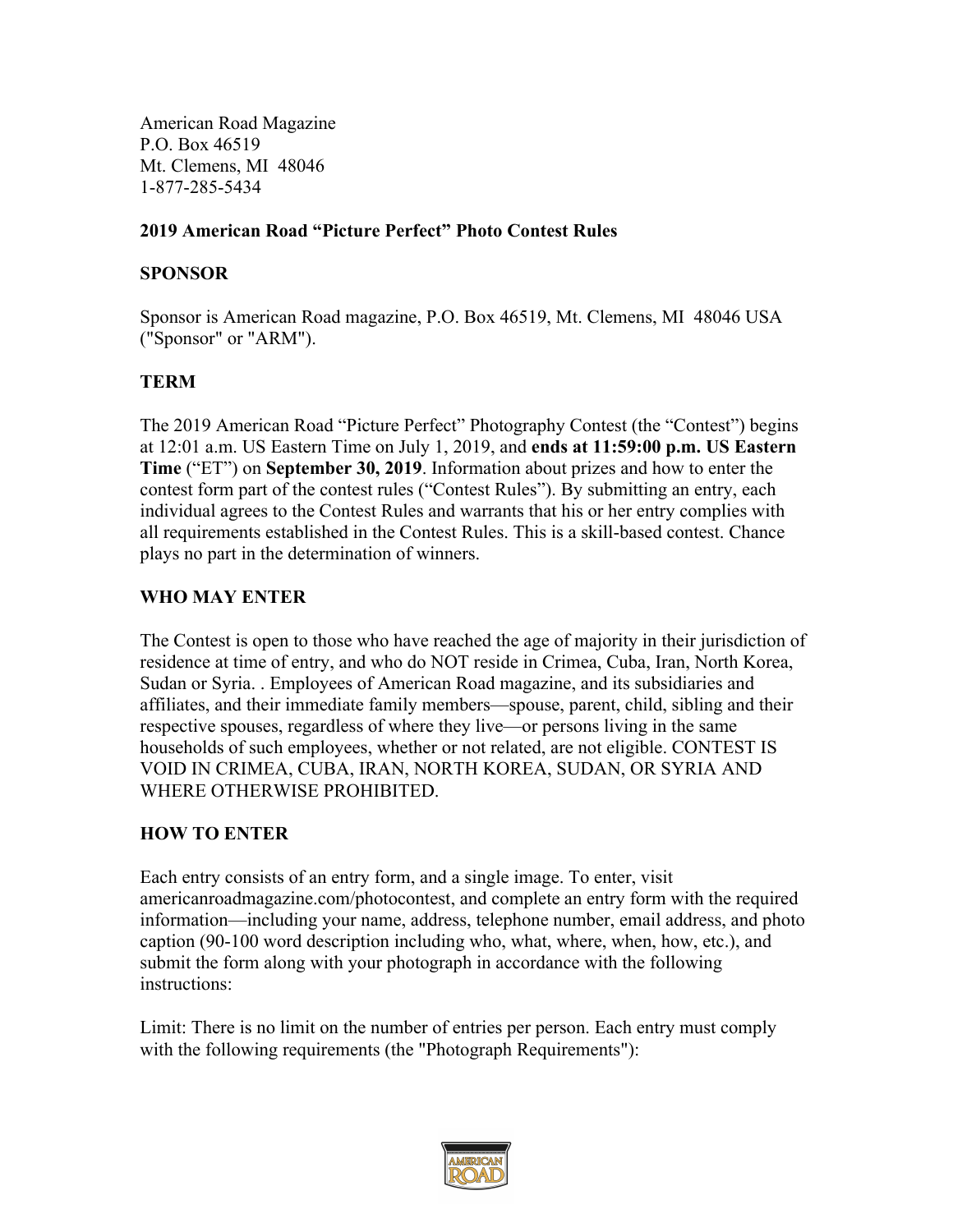American Road's "Picture Perfect" photography contest celebrates "Art" in every form. Art inspires and influences people in many ways.Submit a photograph of your favorite subject that inspires you to travel and celebrate life. Whether its a photo of a beautiful sunset, a quirky roadside attraction, or a neon sign—let your imagination soar.

Photographs must be in digital format. Only online entries will be eligible. No print or film submissions will be accepted for entry into this Contest. The photograph need not be taken with a digital camera; scans of negatives, transparencies, or photographic prints are acceptable. All digital files must be less than ten (10) megabytes in file size, must be in JPEG or JPG format, and must be at least 2550 pixels x 3319 pixels.

Photographs must have been taken within two (2) years before the date of entry.

Only minor cropping, burning, dodging and/or color correction is acceptable. High dynamic range images (HDR), and stitched panoramas are NOT acceptable. Any changes to the original Photograph not itemized here are unacceptable and will render the Photograph ineligible for a prize.

Photographs that include sculptures, statues, paintings, and other works of art will be accepted as long as they do not constitute copyright infringement or fraud.

Entrants must be prepared to provide a release form as described below in "Release." When photographing the work of others, it must be as an object in its environment and not a full-frame close-up of another person's art.

The photograph, in its entirety, must be a single work of original material taken by the Contest entrant. By entering the Contest, the entrant represents, acknowledges, and warrants that the submitted photograph is an original work created solely by the entrant; that the photograph does not infringe on the copyrights, trademarks, moral rights, rights of privacy/publicity, or intellectual property rights of any person or entity; and that no other party has any right, title, claim, or interest in the photograph.

The photograph must not, in the sole and unfettered discretion of the Sponsor, contain obscene, provocative, defamatory, sexually explicit, or otherwise objectionable or inappropriate content.

The entries will be judged separately, in accordance with the Judging Criteria, as defined below. All entries must be submitted and received by September 30, 2019 at 11:59:00 p.m. ET. Proof of submission is not proof of receipt. Sponsor reserves the right to examine the original photograph/source material in order to confirm compliance with these rules.

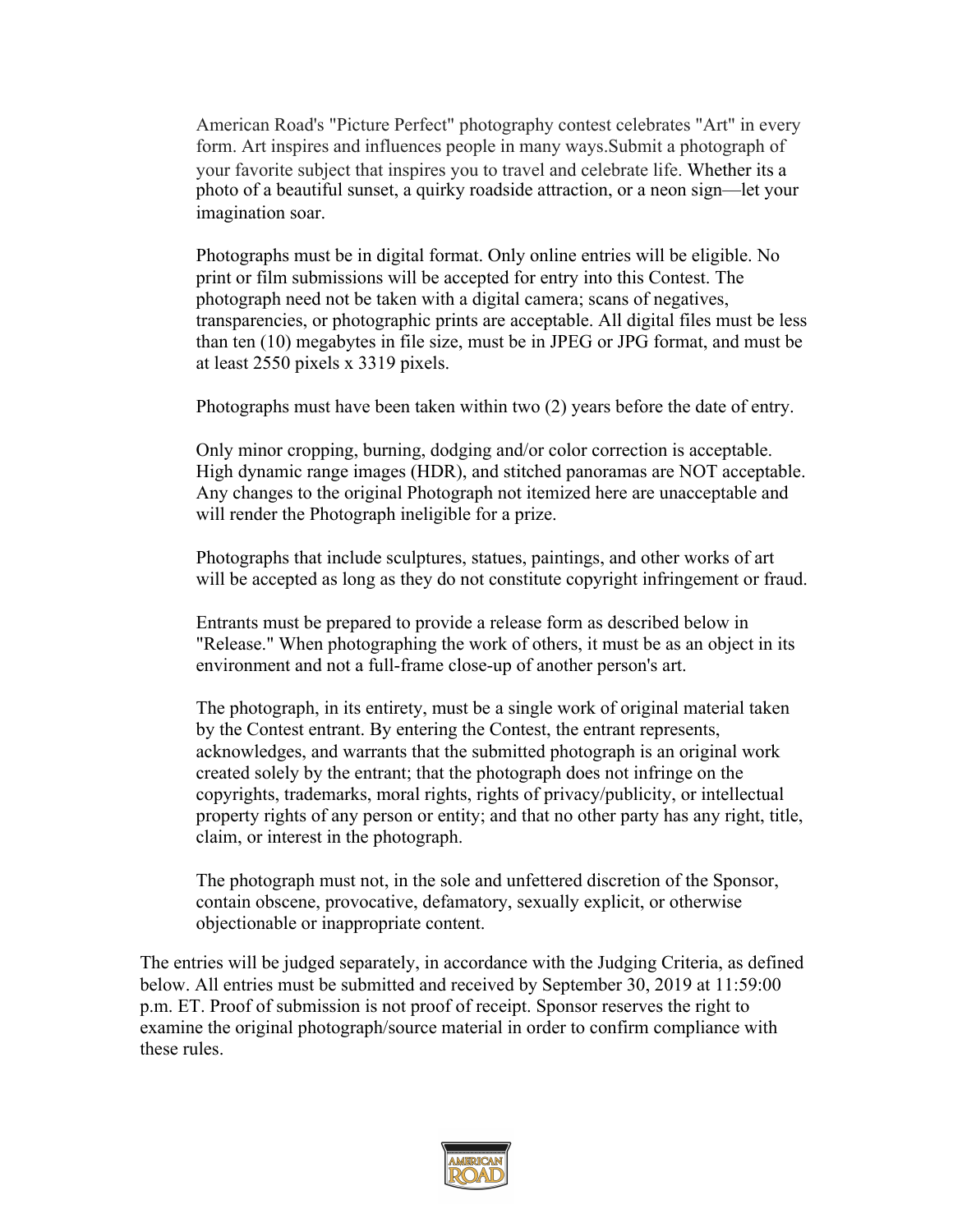#### **RELEASES**

If the photograph contains any material or elements that are not owned by the entrant, and/or which are subject to the rights of third parties, and/or if any persons appear in the photograph, the entrant is responsible for obtaining, prior to submission of the photograph, any and all releases and consents necessary to permit the exhibition and use of the photograph in the manner set forth in these Contest Rules without additional compensation. If any person appearing in any photograph is under the age of majority in their state/province/territory of residence the signature of a parent or legal guardian is required on each release.

Upon Sponsor's request, each entrant must be prepared to provide (within ten (10) calendar days of receipt of Sponsor's request) a signed release from all persons who appear in the photograph submitted, and/or from the owner of any material that appears in the photograph entry, authorizing Sponsor and its licensees ("Authorized Parties") to reproduce, distribute, display, and create derivative works of the entry in connection with the Contest and promotion of the Contest, in any media now or hereafter known. Failure to provide such releases upon request may result in disqualification at any time during the Contest and selection of an alternate winner.

Similarly, upon Sponsor's request, each entrant must be prepared to provide (within ten (10) calendar days of receipt of Sponsor's request) a signed written license from the copyright owner of any sculpture, artwork, or other copyrighted material that appears in the photograph entry, authorizing any Authorized Party to reproduce, distribute, display, and create derivative works of the entry in connection with the Contest and promotion of the Contest, in any media now or hereafter known. Failure to provide such releases upon request may result in disqualification and selection of an alternate winner.

Finally, upon Sponsor's request, each entrant must be prepared to provide (within ten (10) calendar days of receipt of Sponsor's request) a signed written license from the owner of any private property included in the photograph entry, authorizing any Authorized Party to reproduce, distribute, display, and create derivative works of the entry in connection with the Contest and promotion of the Contest, in any media now or hereafter known. Failure to provide such releases upon request may result in disqualification and selection of an alternate winner.

Requests will be sent via email. For the purposes of these Contest Rules, the entrant will be deemed to be in receipt of Sponsor's request or notification, on the day that the email was sent by Sponsor.

### **CONTEST PRIZES**

A Grand Prize winner will receive a prize package including US \$500, and his/her winning photograph will be published in *American Road* magazine. A runner up may also be selected, in which case the individual will receive a gift including a subscription to American Road and his/her winning photograph will be published in American Road

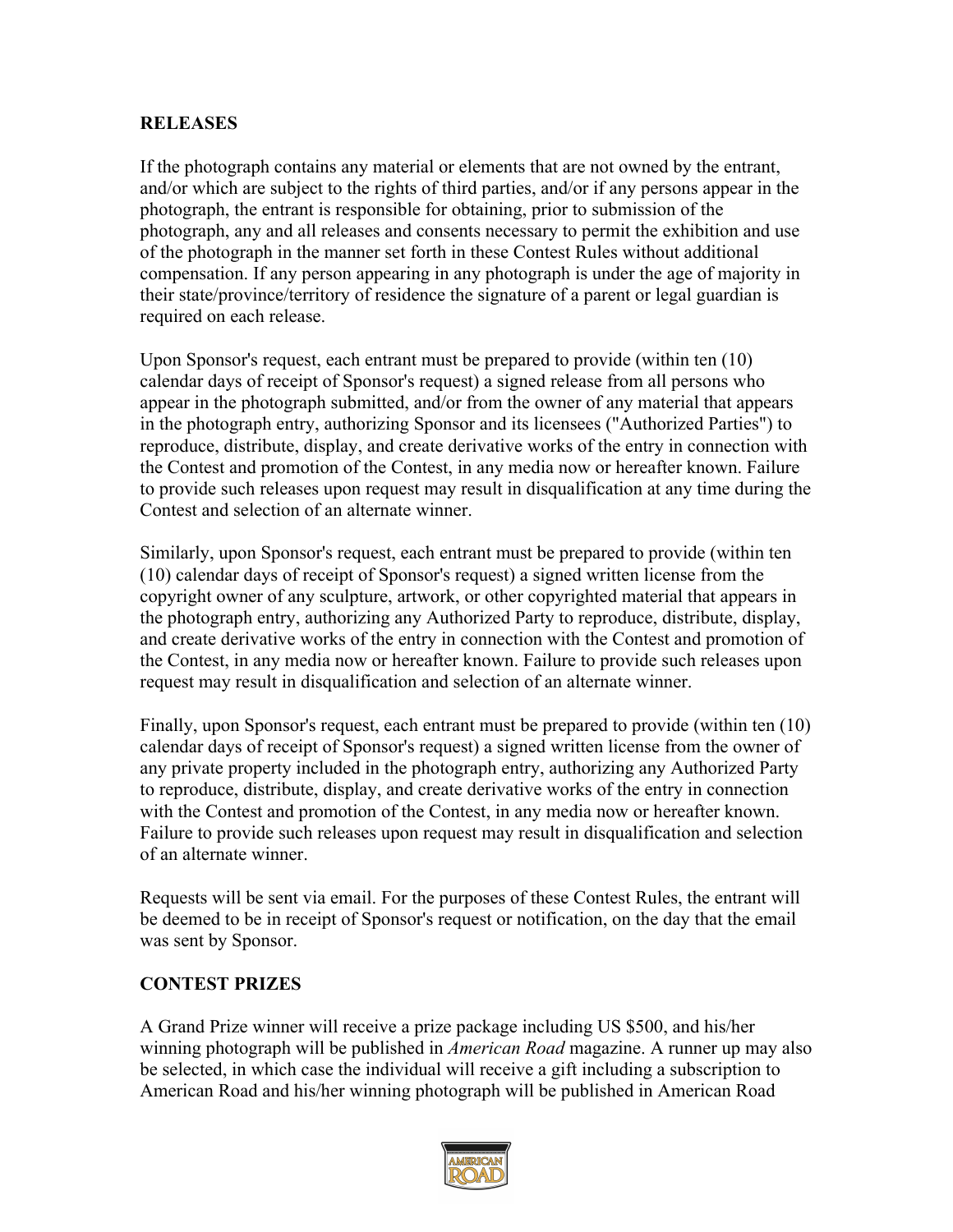magazine. Judges reserve the right to award up to four 'honorable mention' prizes, in which case each honorable mention will have his/her photograph published in American Road magazine. Prizes are non-transferable and no alternatives are available.

No prize transfer, assignment, or substitution by winners permitted. If a prize (or part of a prize) is unavailable, the Sponsor, in its discretion, reserves the right to substitute the original prize (or that part of the prize) with an alternative prize of equal monetary value and/or specification, unless to do so would be prohibited by law.

# **JUDGING**

A panel of American Road staff will select a finalist from all eligible entries based on the following criteria ("Judging Criteria"): Creativity (50%) and photographic quality (50%)—in accordance with the contest theme. In the event of a tie, the tied entries will be re-submitted to the Judges for a re-judging between the tied entries alone. In the event that a tie remains after re-judging, the entry with the highest score in the creativity criteria will be declared the winner. Winner(s) will be chosen on or around November 15, 2019, and will be notified by email. Decisions of the judges are final and binding.

## **LICENSE**

By entering the Contest, all entrants warrant that he/she is the owner of the photograph (and all the intellectual property rights in the photograph submitted) and grants an irrevocable, perpetual, worldwide non-exclusive license to Authorized Parties to reproduce, distribute, display and create derivative works of the entries (along with a name credit) in connection with the Contest and promotion of the Contest, in any media now or hereafter known, including, but not limited to: Display at a potential exhibition of winners; publication of a book featuring select entries in the Contest; publication in *American Road* magazine or online, highlighting entries or winners of the Contest. Entrants consent to the Sponsor doing or omitting to do any act that would otherwise infringe the entrant's "moral rights" in their entries. Display or publication of any entry on an Authorized Party's website does not indicate the entrant will be selected as a winner. Authorized Parties will not be required to pay any additional consideration or seek any additional approval in connection with such use. Additionally, by entering, each entrant grants to Authorized Parties the unrestricted right to use all statements made in connection with the Contest, and pictures or likenesses of Contest entrants, or choose not to do so, at their sole discretion. Authorized Parties will not be required to pay any additional consideration or seek any additional approval in connection with such use.

# **LIMITATION OF LIABILITY**

By entering this Contest, all entrants agree to release, discharge, and hold harmless American Road magazine and its partners, affiliates, subsidiaries, advertising agencies, agents and their employees, officers, directors, and representatives from any claims, losses, and damages arising out of their participation in this Contest or any Contest-

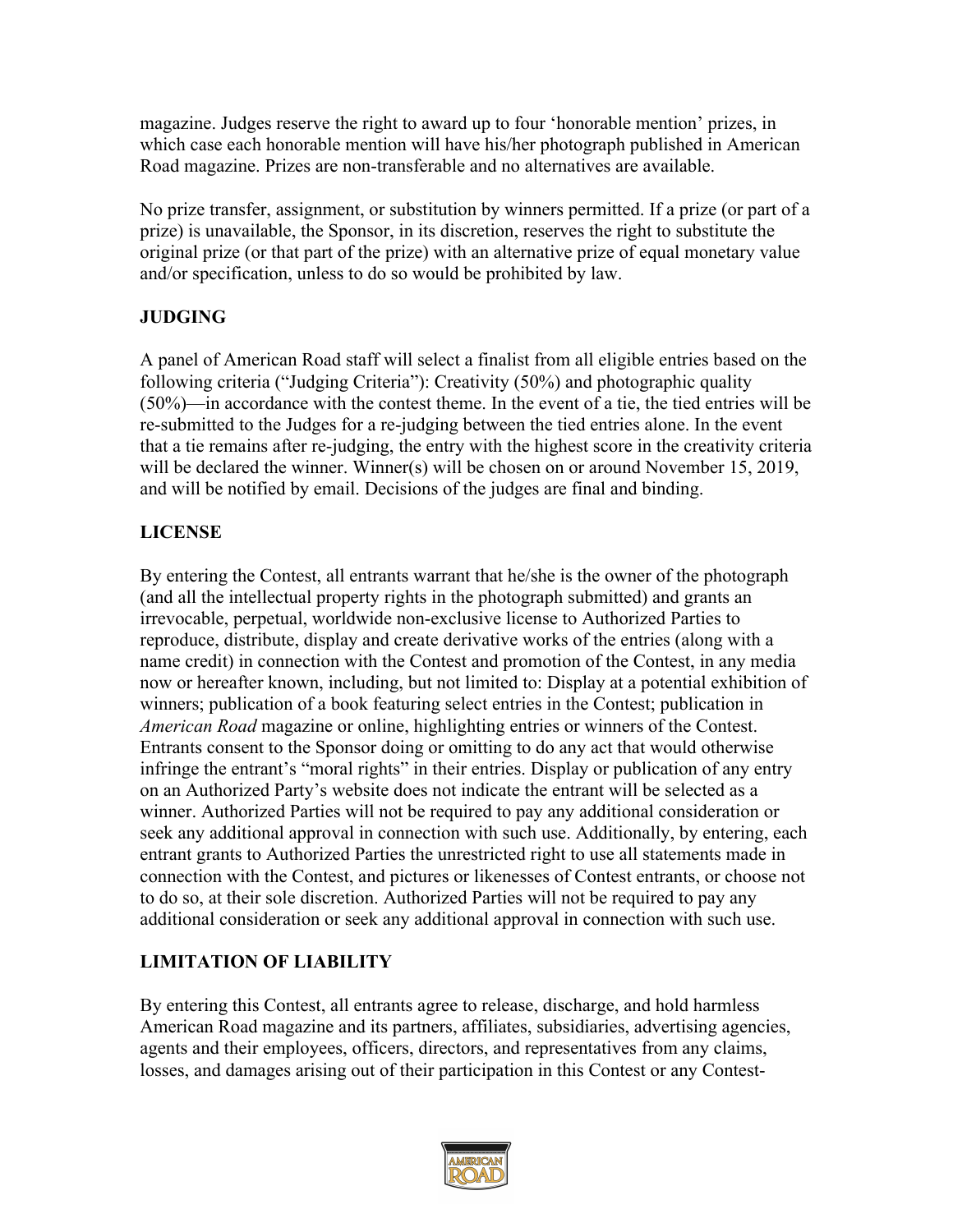related activities, and the acceptance and use, misuse, or possession of any prize awarded hereunder.

American Road assumes no responsibility for any error, omission, interruption, deletion, defect, or delay in operation or transmission of entries or entry forms, or of: communications line failure; theft or destruction of, or unauthorized access to Contest entries or entry forms; or alteration of entries or entry forms. American Road magazine is not responsible for any problems with or technical malfunction of any telephone network or lines, computer online systems, servers or providers, computer equipment, software, or failure of any email entry to be received on account of technical problems; traffic congestion on the Internet or at any website; human errors of any kind; or any combination thereof, including any injury or damage to entrants' or any other persons' computers related to, or resulting from participation, uploading or downloading of any materials related to this Contest.

### **CONDITIONS**

THIS CONTEST IS VOID WHERE PROHIBITED. Entrants agree that this Contest shall be subject to and governed by the laws of Michigan and the forum for any dispute shall be in Michigan, United States of America. To the extent permitted by law, the right to litigate, to seek injunctive relief, or to make any other recourse to judicial or any other procedure in case of disputes or claims resulting from, or in connection with this Contest are hereby excluded, and any entrant expressly waives any and all such rights. Certain restrictions may apply. Entries are void if the Sponsor determines the photograph to not be an original, or if the entries are illegible, incomplete, damaged, irregular, altered, counterfeit, produced in error, or obtained through fraud or theft.

By entering, entrants also agree (a) to be bound by these Contest Rules; (b) that the decisions of the Judges are final and binding with respect to all matters relating to the Contest; and (c) if the entrant wins the Sponsor may use the winning photographs and each winner's name, photograph, likeness, and/or voice in any publicity or advertising relating to the Contest or future promotions without compensation or approval (except where prohibited by law). All federal, state, provincial, territorial, and local taxes, fees and surcharges and taxes (whether foreign or domestic, and including income, sales, and import taxes) on prizes are the sole responsibility of the prize winners. In the event that the selected winner(s) of any prize is/are ineligible, cannot be traced, or does/do not respond within ten (10) days to a winner notification, or refuse(s) the prize, the prize will be forfeited and Sponsor, in its sole discretion, may choose whether to award the prize to another entrant.

The Sponsor reserves the right to verify the validity and originality of any entry and/or entrant (including an entrant's identity and address) and to disqualify any entrant who submits an entry that is not in accordance with these Contest Rules or who tampers with the entry process. Failure by the Sponsor to enforce any of its rights at any stage does not constitute a waiver of those rights.